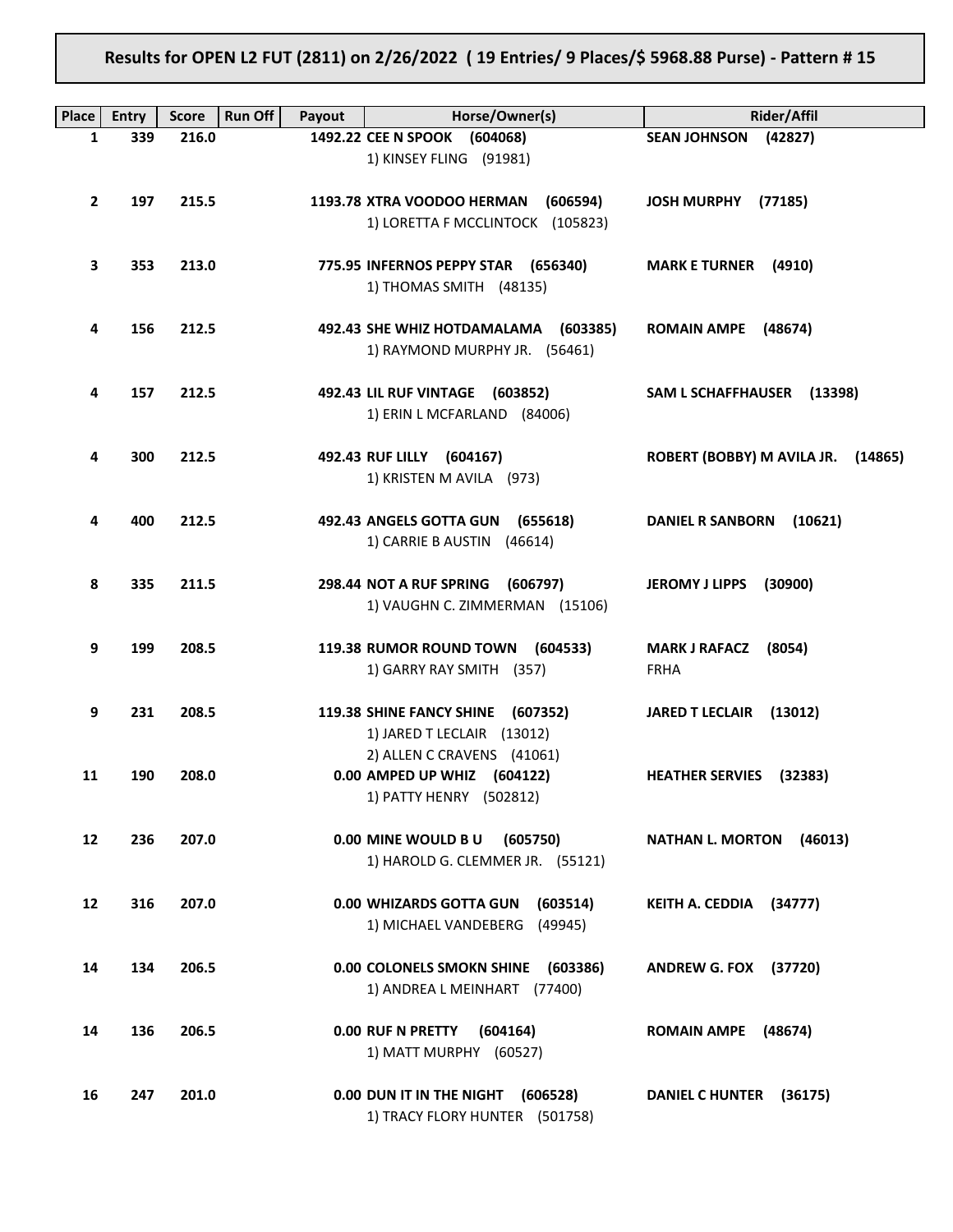| 17 | 363 | 194.5 | 0.00 DREAMIN OF JUICE (604384)<br>1) KAELYN JENNY<br>(78060)             | <b>SAMANTHA SILVER</b><br>(42594) |
|----|-----|-------|--------------------------------------------------------------------------|-----------------------------------|
| 18 | 165 | 0.0   | 0.00 BABY BLUES DUN IT<br>(604954)<br>1) TEXAS HORSE POWER RANCH LLC (10 | <b>ANDREW G. FOX (37720)</b>      |
| 18 | 337 | 0.0   | 0.00 I WALK THE PINE (605930)<br>1) SAYDA A CANIZARES (61343)            | <b>THOMAS W HOYT</b><br>(10662)   |

Show Secretary: